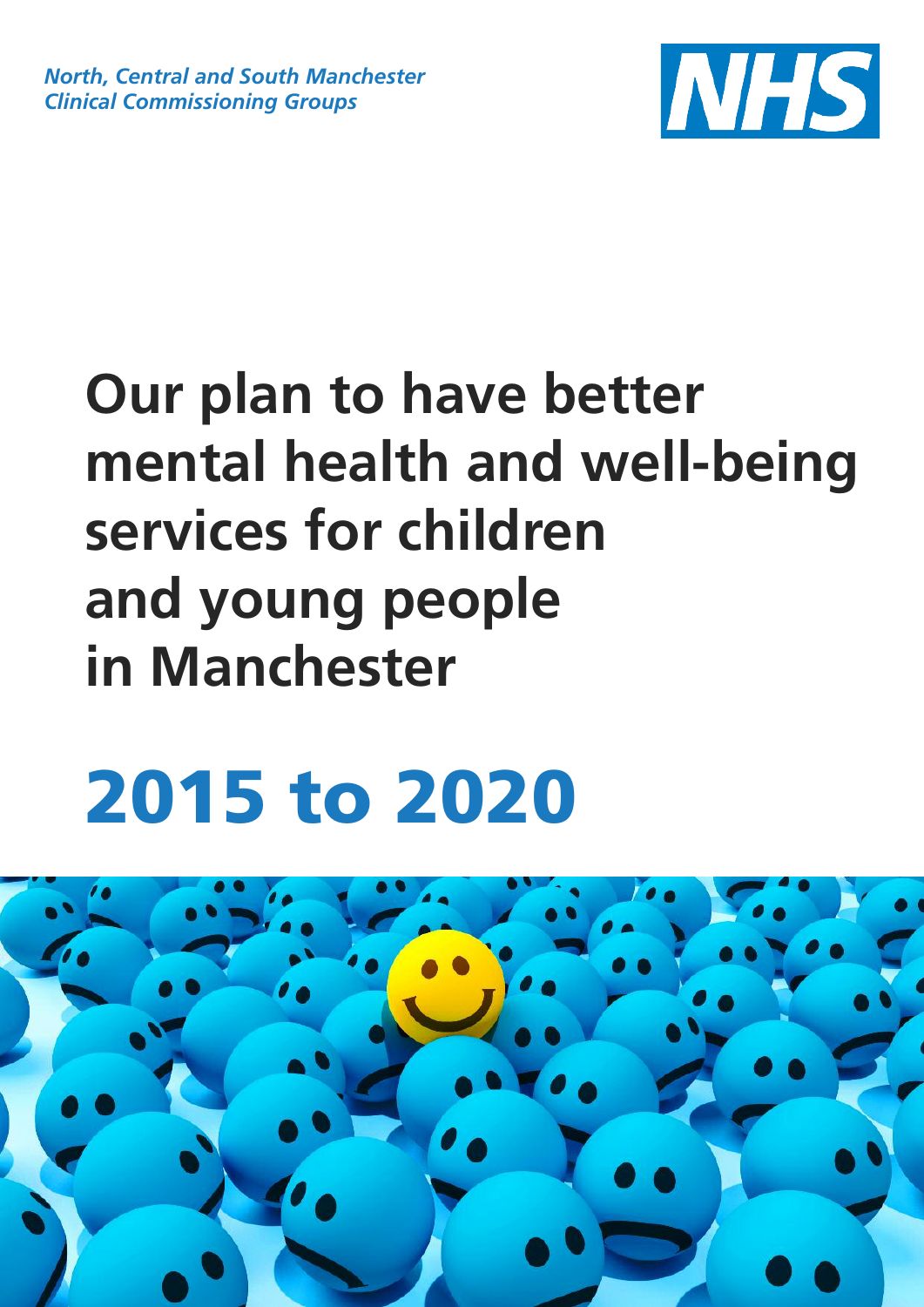#### **What we want to do**



Your National Health Service looks after both your physical health and your mental health.

**Physical health** is your body. **Mental health** is your mind and how you feel.

In Manchester we want to look after the mental health and well-being of children and young people in a better way.



**Children** are people who are from 0 to 18 years old. **Young people** are people who are from 18 to 24 years old.



We have made a plan about how we will do this in Manchester over the next 5 years from 2015 to 2020.

The plan is called "Manchester Local Transformation Plan For Children and Young People's Mental Health and Well-being 2015 to 2020".

The plan has got a lot of information in it and uses some words that may be hard to understand, so this leaflet tells you the main things that are in the plan in a way that is easier to understand.

The plan was written by the North, Central and South Manchester Clinical Commissioning Groups. These organise how the NHS runs its services in Manchester.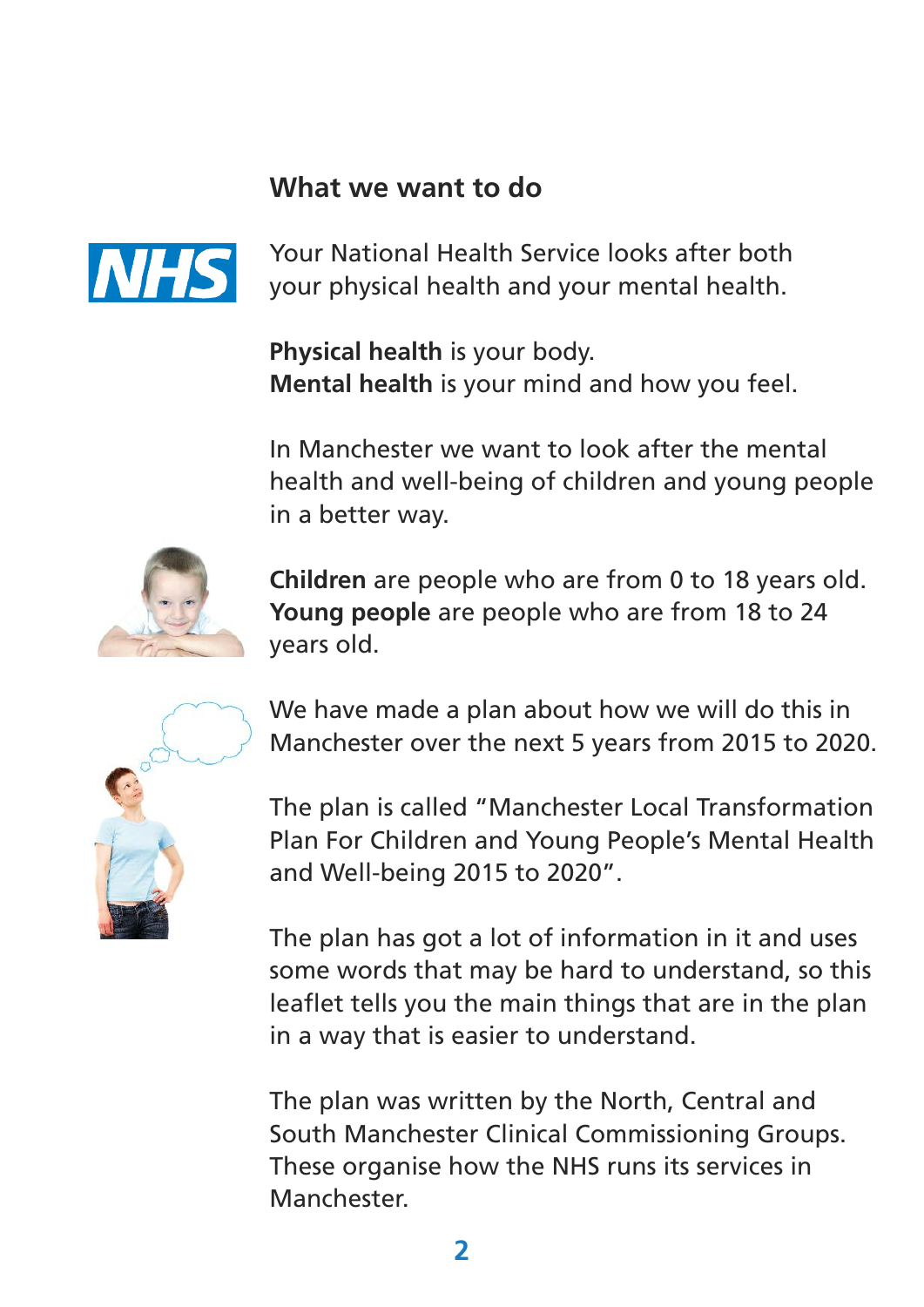#### **What we mean by well-being**



Well-being is things such as:

- Being satisfied with life
- Looking forward to things
- Feeling in control
- Feeling good about yourself
- Feeling you belong
- Feeling supported
- Having a purpose in life



No one feels like this all the time. It is natural to feel happy when a good thing happens and to feel sad or even angry when a bad thing happens.

#### **What we mean by mental illness**

This is when you have a condition that a medical person such a doctor can diagnose. Some examples of mental illnesses are:

- Depression
- Anxiety
- Schizophrenia



Having a mental illness can sometimes make it harder to live normally and deal with life.

There are things that can be done to help people who have a mental illness, or do not have a feeling of well-being.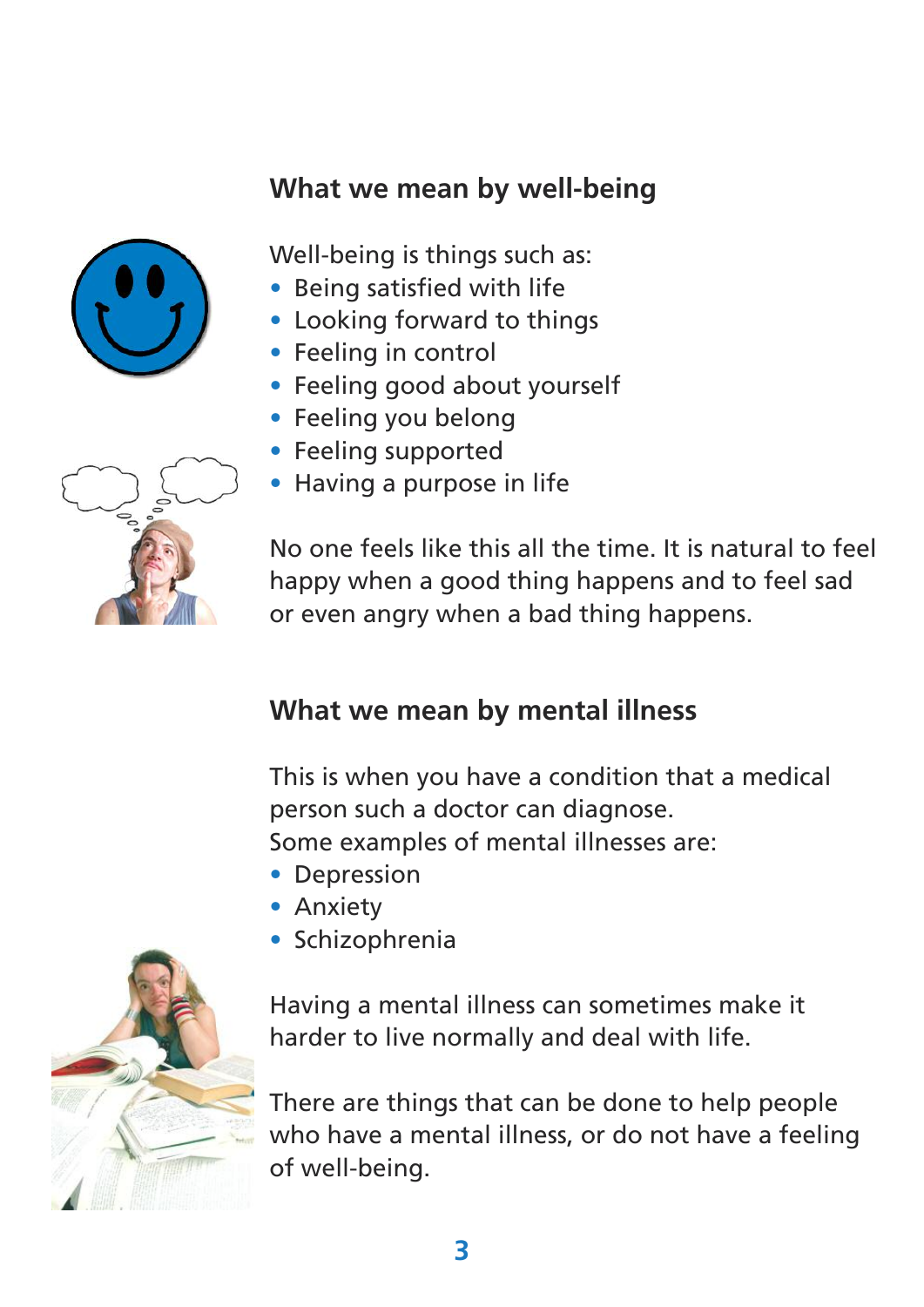

# **What can be done to help people**

Some people who need help, support and treatment do not get it.

Or, they find it harder than it should be to get it.

This can make them feel worse and it can make things harder to treat.

We have looked at the problems people had with the way things were done. We also looked at how the things the NHS does fits in with what other organisations do.



Some of the support, care and treatment is done by National Health Service staff. Other things are done by staff who may work for councils, the third sector, or charities.

Sometimes this can mix up people as they go from one service provider to another.



We will do more to make services fit together smoothly, so it will not seem as if you are moving from one organisation to another.

This means people who need services get the right sort of help, in the best way, from the right people and we do not waste money by having the same thing done by different people, but work together.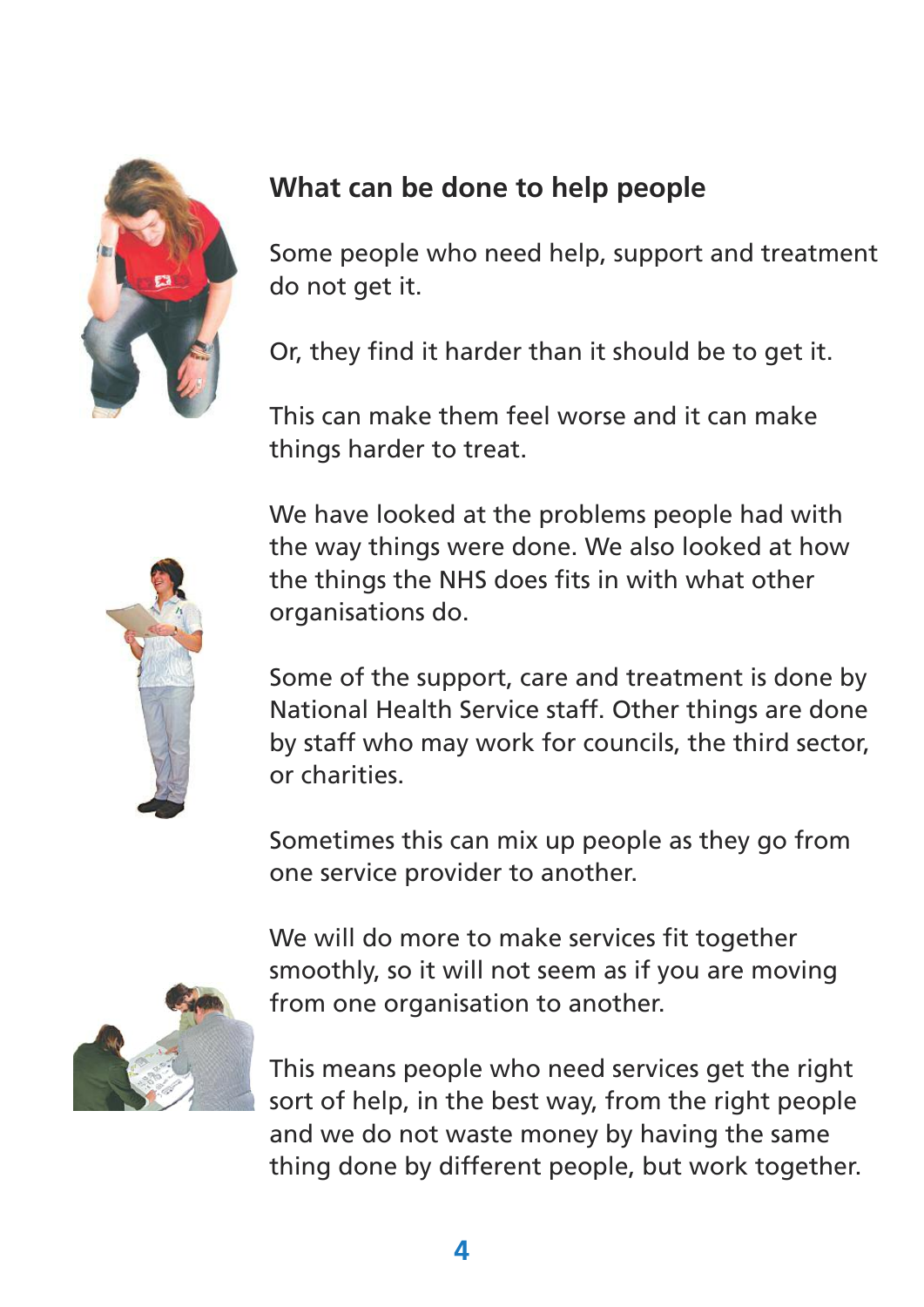

## **What our plan says**

If you need help, our plan says you should:

- Be able to grow up to be confident and able to cope with life and play a full part in society.
- Easily find help when you need it.
- Get the best sort of help to meet your needs from people who care what happens to you.
- Get services that work together to give the right support at the right time, in the right place.
- Be listened to and we will make sure the support we give is right for you.
- Get the best care whatever your life is like.
- Get support right away, whatever time of day it is if you are in a crisis.



- If you need to go to hospital, where possible it should be near your home and you should be in a ward with people who are around your age.
- If you need to move from one service to another, this should be talked about with you, so you know what will happen.
- Keep getting help until you are sure you no longer need it.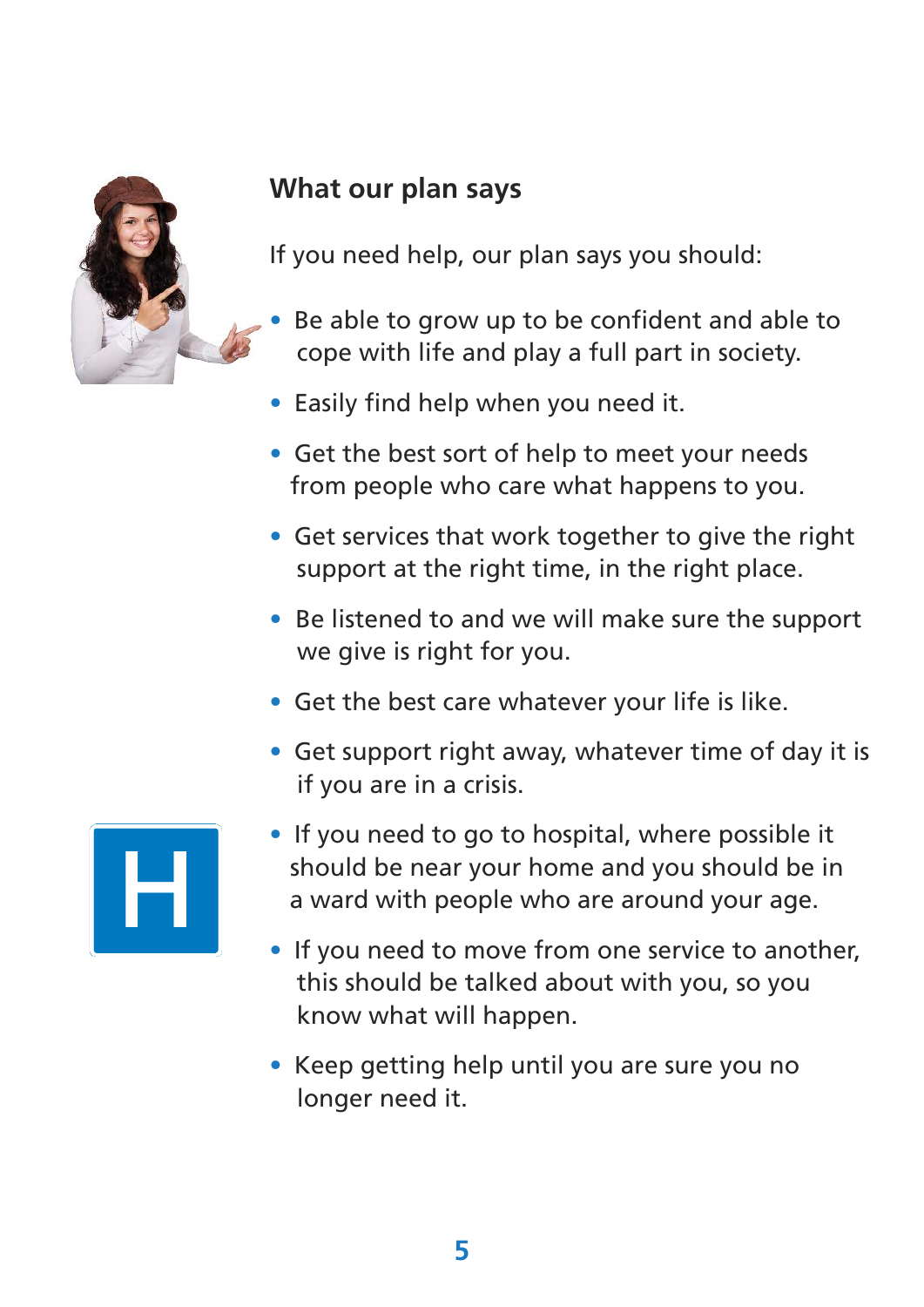

# **What should happen by the year 2020**

Children and young people in Manchester will have a right to easily get mental health and well-being support when they need it from trained primary care staff and community based care staff.

**Primary care** is your GP in your doctor's surgery and staff based in the community. **Secondary care** is more specialised treatment; such as you would get in a hospital.

People will get help and support early, before things can get worse.

We will do more to stop problems happening.

If you have a condition you will get the best sort of mental health and well-being support. It will be easy to get.

This will help children and young people be able to cope better in the future.



Care will be given close to home.

This will be done in the community, but hospital based care can be given if it is needed.

As young people move from children's services to adult services (this is called **transition**) it will be planned so it happens smoothly.

People will have more say over the sort of support they get.

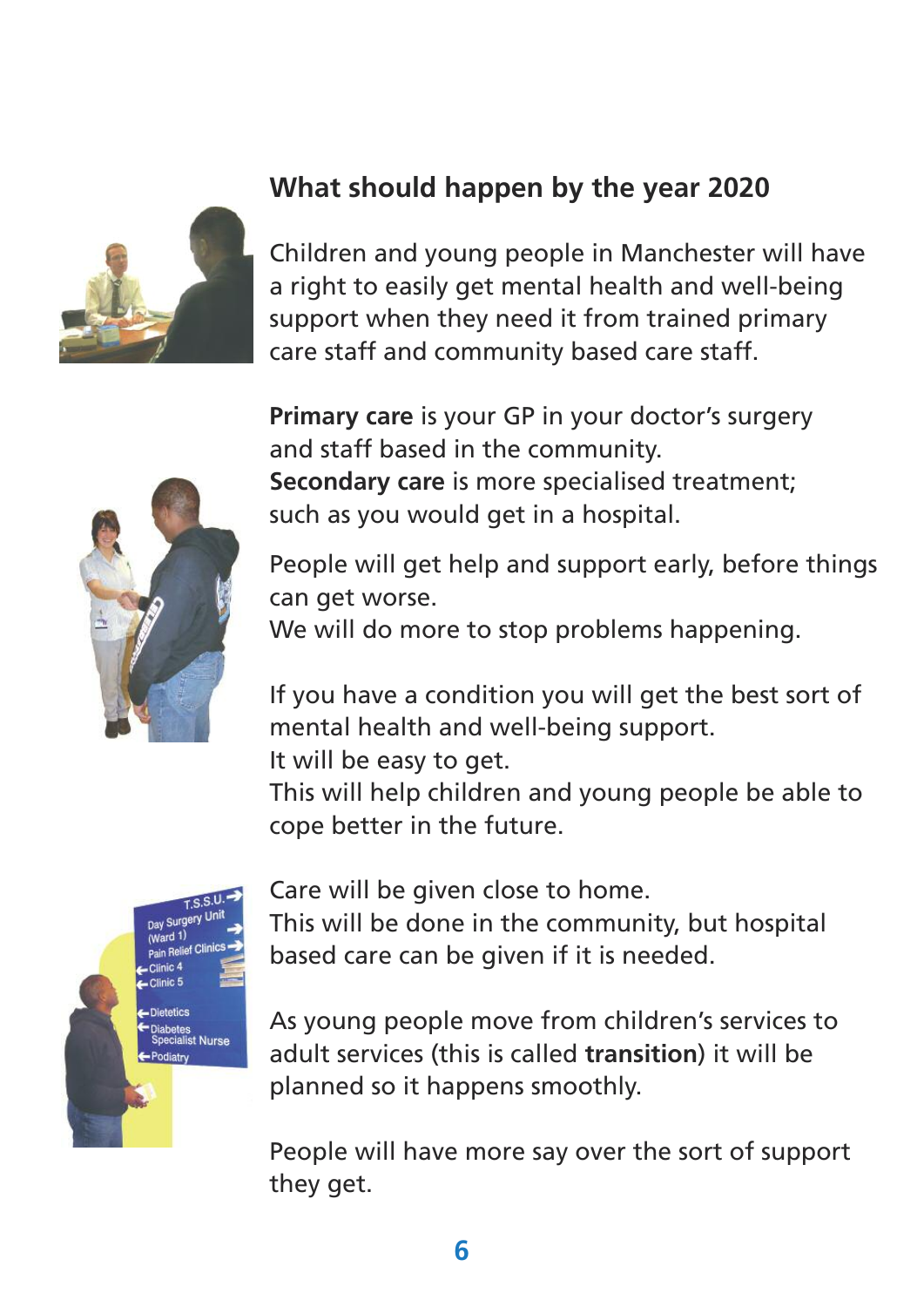

The government wants to give Greater Manchester more say in how things are run in our area.

Councils are thinking of what they will do when this happens.

Some of the things they will do will have an effect on the mental health and wellbeing of children and young people.

When we were writing our plan we looked at what others were doing so we would not do things that were already being done by others.

#### **Find out more about our plans**



Phone: 0161 765 4004 Email: talkinghealthmanchester@nhs.net



**This leaflet was designed to be easier to read by:** Manchester People First a self-advocacy group for adults with a learning disability 3 Broughton Street Cheetham Hill Manchester M8 8RF

0161 839 3700 mcrpeoplefirst@gmail.com